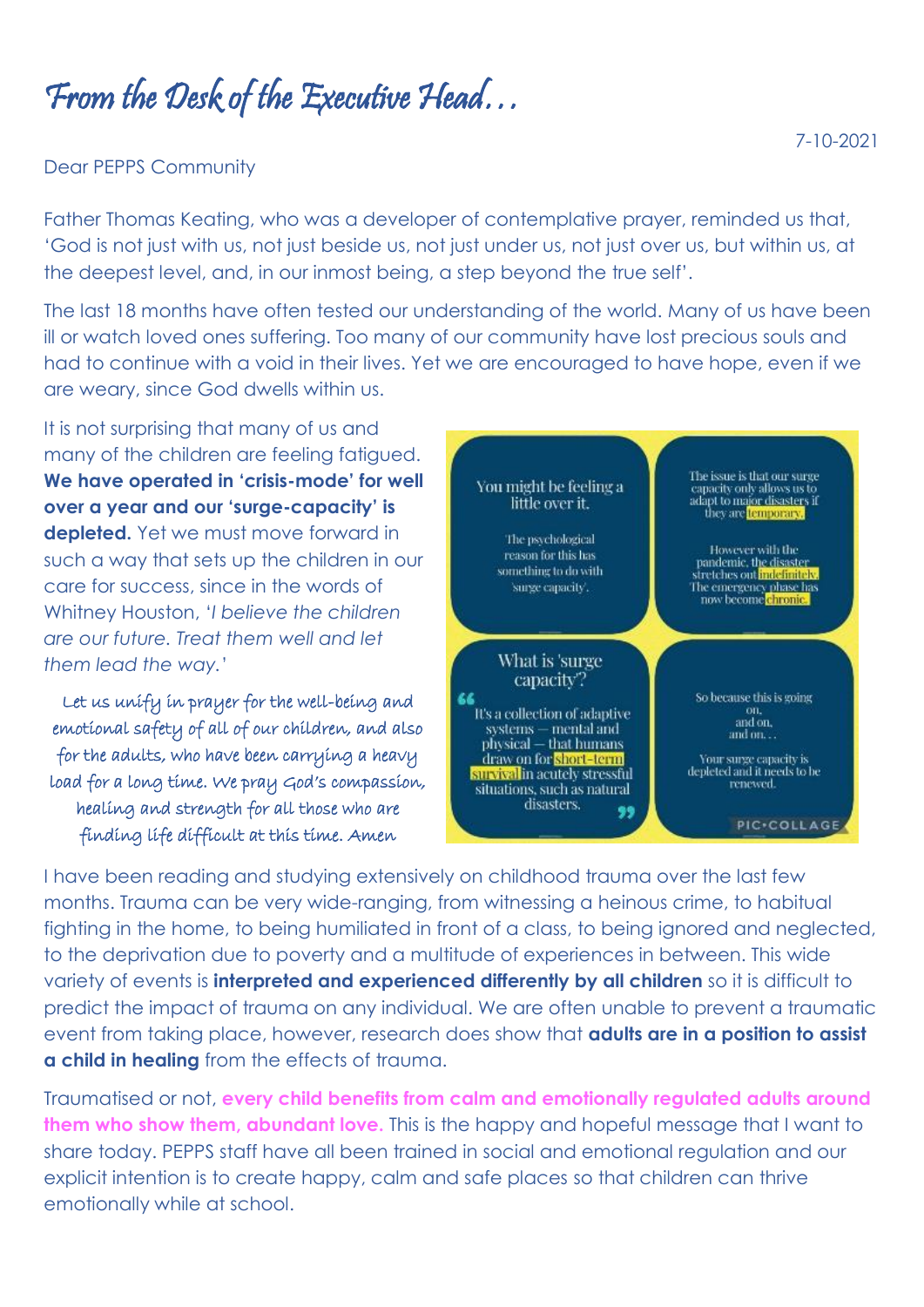## **DE-ESCALATION** techniques

for defusing meltdowns

|    | DON-T YELL TO BE HEARD<br>OVER A SCREAMING CHILD        |    | AVOID MAKING<br><b>DEMANDS</b>        |
|----|---------------------------------------------------------|----|---------------------------------------|
| 3. | VALIDATE THEIR<br>FEELINGS, NOT ACTIONS                 |    | DON'T TRY TO<br>REASON                |
| 5  | BE AWARE OF YOUR BODY<br>LANGUAGE                       |    | RESPECT PERSONAL<br>SPACE             |
|    | GET ON YOUR CHTLD'S<br>LEVEL                            |    | USE A<br>DISTRACTION                  |
|    | ACKNOWLEDGE YOUR<br>CHILD'S RIGHT FOR<br><b>REFUSAL</b> |    | REFLECTIVE<br><b>LISTENING</b>        |
|    | STLENCE                                                 |    | BE:<br>NON-JUDGEMENTAL                |
|    | ANSWER QUESTIONS +<br>IGNORE VERBAL AGGRESSION          |    | MOVEMENT BREAK                        |
| L  | AVOID THE WORD *NO*                                     | 16 | <b>DECREASE</b><br><b>STIMULATION</b> |
|    | DEEP BREATHING<br><b>EXERCISES</b>                      | 18 | CALMING<br><b>VISUALS</b>             |
|    | <b><i>TRAORDINARY</i></b>                               |    |                                       |

**Emotionally healthy children have been shown to perform better academically and socially**,

which is surely what we all want for the pupils in our schools. If, in your home, you are finding everyone a little more emotional and reactive than usual, here is a list of ways to de-escalate the heightened emotions.

I have to say that perfect parenting, along with perfect teaching, are unattainable dreams, but they are worthy goals to strive for. As parents and teachers, **we should always be striving to create safety and security for the young people in our care.**

In previous newsletters, I have mentioned that if home is a safe physical and emotional space, where children feel that they can share their fears and possible mistakes, without being shamed, they are less vulnerable to seeking safety in unsafe circles of friends and they are less vulnerable to risky choices.

The balance is hard to strike. As parents and teachers, we are expected to teach children discipline and good behaviour while not being too harsh. Key skills to practice include being interested in your child's stories. **Listen and respectfully hear their perspective.** Try to **love your children with your time** and avoid spoiling them too much with more things.

Children who do not feel calm, safe and loved will begin to feel stressed. Stressful behaviour often presents as fight, flight or freeze. None of these responses allows for optimum learning, which is a large part of what a child should be doing, so it is helpful if an adult can re-centre a child who is feeling stressed.

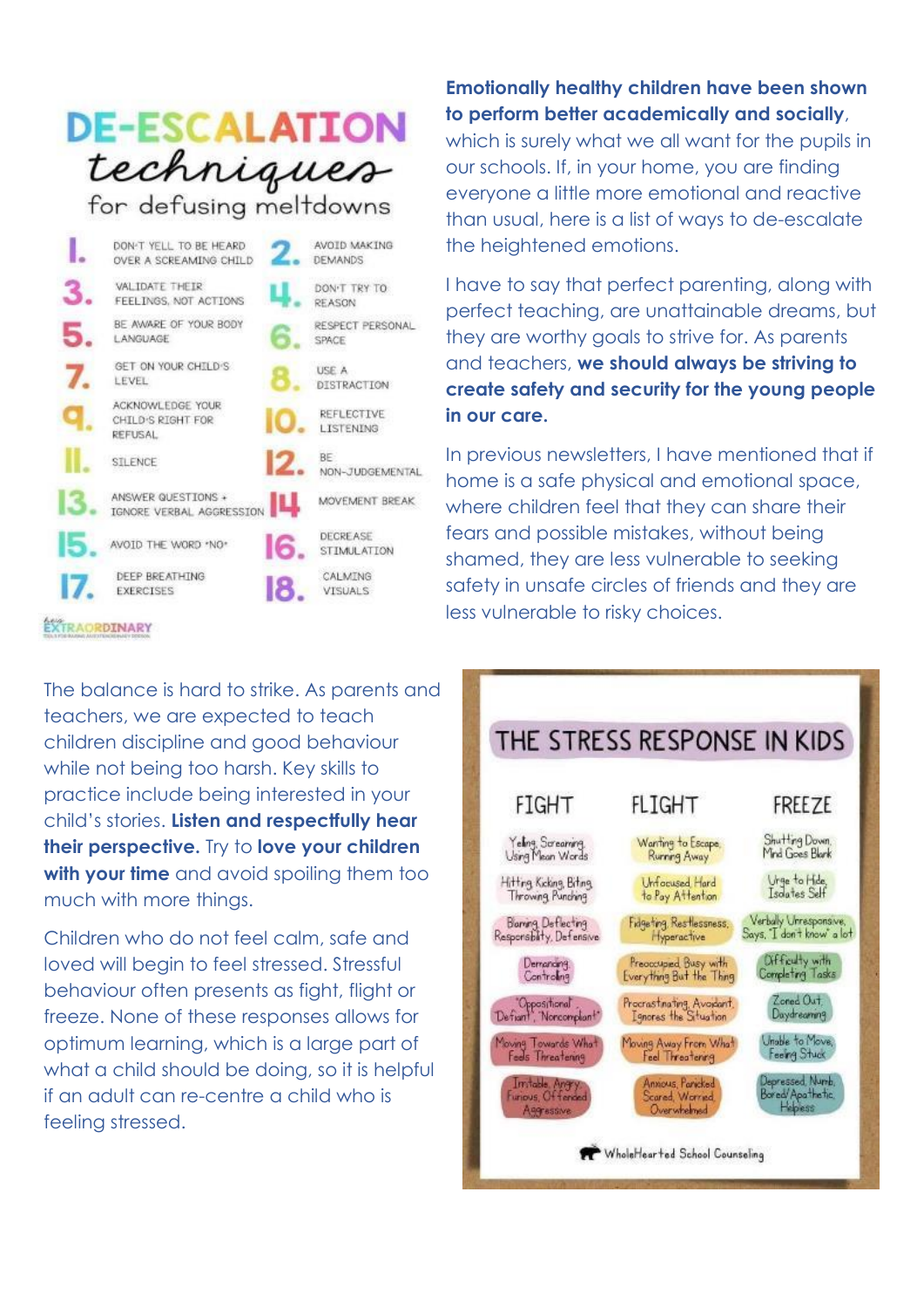The most universally helpful technique that can be used if you notice that a child is overwhelmed by the world around them is to **help them to breathe deeply and rhythmically**. The scientific research around the benefits of deep regulated breathing on the body's biological systems is enormous and it is easy and free to implement as a routine in your child's life.

What I have written above may suggest that we should eliminate all risks and stress from children's lives. This is not the case. In fact, **all learning takes place when a child is exposed** 



I want their first thought to be "I need to call my dad"

**to new circumstances and unknown experiences.** By definition, these can be mildly risky and stressful. So again, balance is key. We cannot overprotect our children. They need to play and engage with other people and various obstacles (physical and psychological) in order to develop, learn and grow. And through all the challenges of life, **home should be their safe place to land.**

While home needs to be welcoming and comforting for young people, what also has become very clear over this year is that for the vast majority of children, **school is a good place to go to daily.** Routines and predictability are regulating and help children's emotional well-being. **The patterns of school set up a healthy rhythm in a child's life and school also allows a child to feel that they belong to a community. A sense of belonging is one of the most important human needs.**

PEPPS remains committed to offering an excellent educational experience and we really intend to be on campus as often as

**PLAY IS OFTEN TALKED ABOUT AS IF IT WERE** A RELIEF FROM SERIOUS LEARNING. BUT FOR CHILDREN PLAY IS SERIOUS LEARNING, PLAY IS REALLY **HE WOR** OF CHILDHOOD. **-FRED ROGERS** 

possible during this pandemic. To this end, we encourage all family members over 18 to be vaccinated to safeguard our community against serious illness and to minimise the spread of this dangerous disease among our families.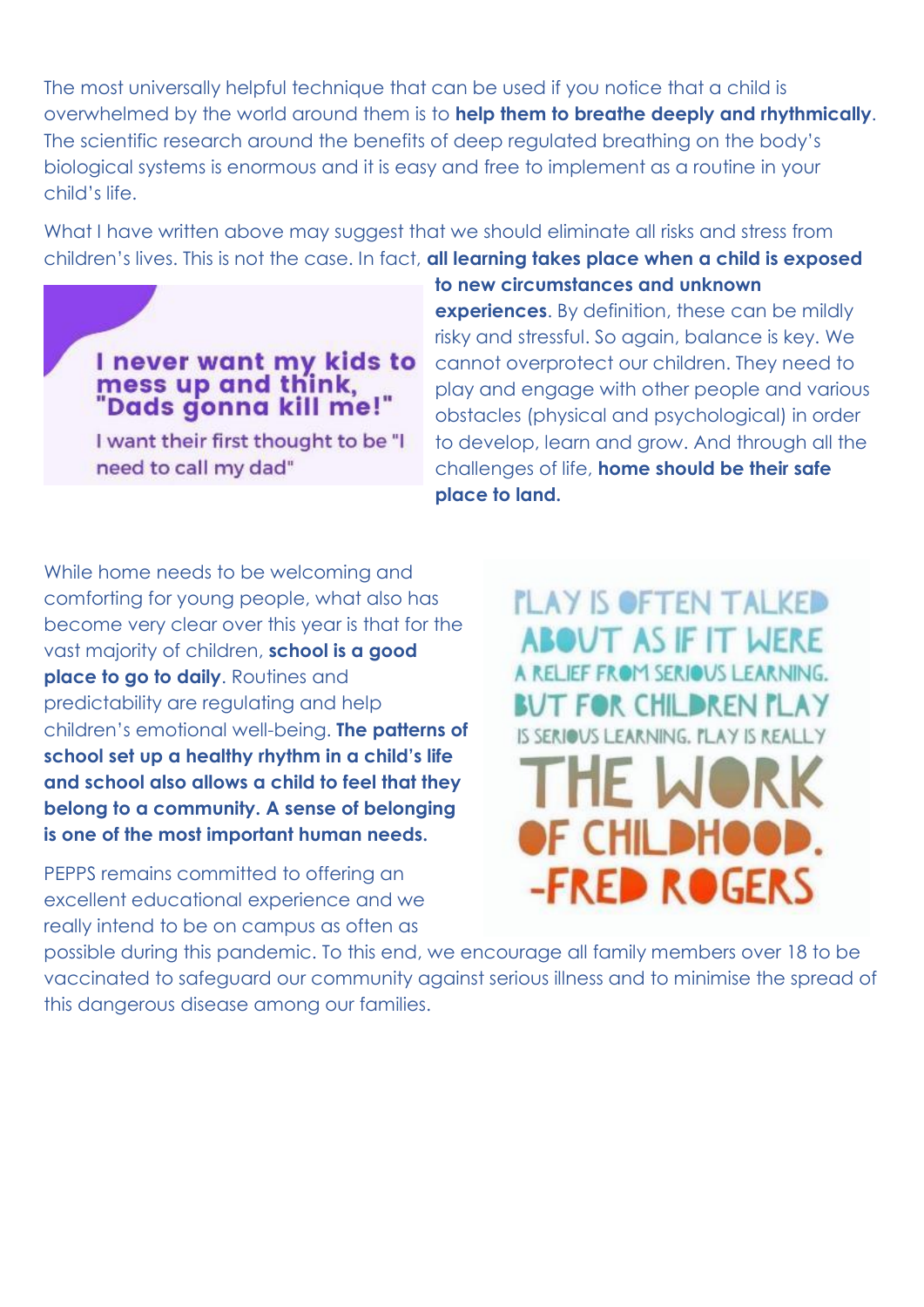It takes a<br>village to<br>raise a child....



I have been distressed to hear some of the societal problems that have arisen from children being out of school. I am going to focus briefly on childhood pregnancy which has increased by 60% in South Africa during this year while children were inconsistently in school. Adolescents are more likely to suffer pregnancy complications and their babies are more likely to be stillborn or die within the first 28 days of life. Often these babies are born into a life of deprivation and hardship. The Daily Maverick ran an article by An Wentzel on 22 September 2021 stating that by age 18, more than 30% of South African girls are reported to have given birth at least once. Unintended pregnancy was 20% higher among survivors of sexual violence compared to those who never experienced sexual abuse.

When I read this horrific news, my heart aches at the suffering and trauma that so many South African children experience and how blessed our PEPPS community is that these tragic statistics are not true among our pupils. With great privilege comes great responsibility and I sincerely hope that we are creating the kind of leaders among our pupils who will be empowered to change the hardship endured by so many in South Africa.

Sir David Attenborough in his book, 'A Life on our Planet – My Witness Statement' suggests that **education, particularly of girls, could be the single biggest factor to reverse the population explosion that is killing our planet**. With this in mind, I am so proud of the work that we are doing in education.

## **PEPPS remains committed to developing independent, critical and creative thinkers through progressive holistic education.**

We are incredibly proud to announce the opening of a College on our Mokopane campus in 2022 and our Polokwane campus now has a full Early Childhood Development School. In 2022 the Ga-Ledwaba campus will have a full Prep School up to Grade 7.



Our opportunity to educate more children is what the PEPPS Trust was established to do, so it is encouraging that our families continue to entrust children to our educational care. In order to protect all the pupils on our campuses, we ask that children are punctually collected from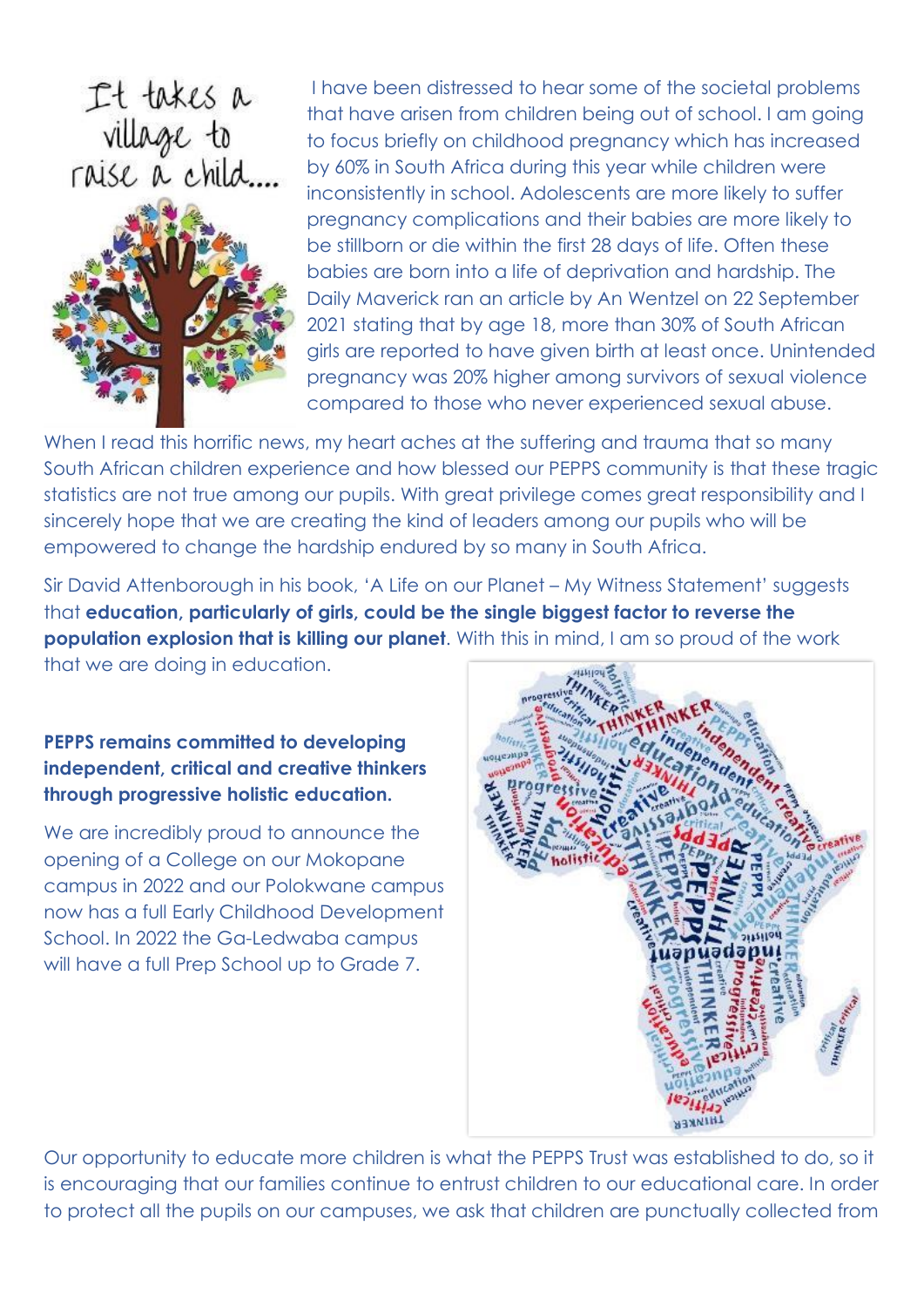school since loitering children can come to harm and we request that all those driving on our campuses do so with utmost care since children can behave unpredictably in car-parks.

We remain acutely aware that PEPPS continues to function effectively By God's Grace and we take time to give thanks for our blessings.

As always, I thank you, our community, for your continued support. Without the involvement and interest of parents and caregivers, pupils do not thrive. PEPPS is blessed and enriched by an actively engaged parent body who encourage their children to do their best and succeed.



WHAT A SAD CHILD

NEEDS TO HEAR

Lamben

It is ok to feel sad



Yours in healthy, safe and excellent education Annabel Roberts PEPPS Executive Head